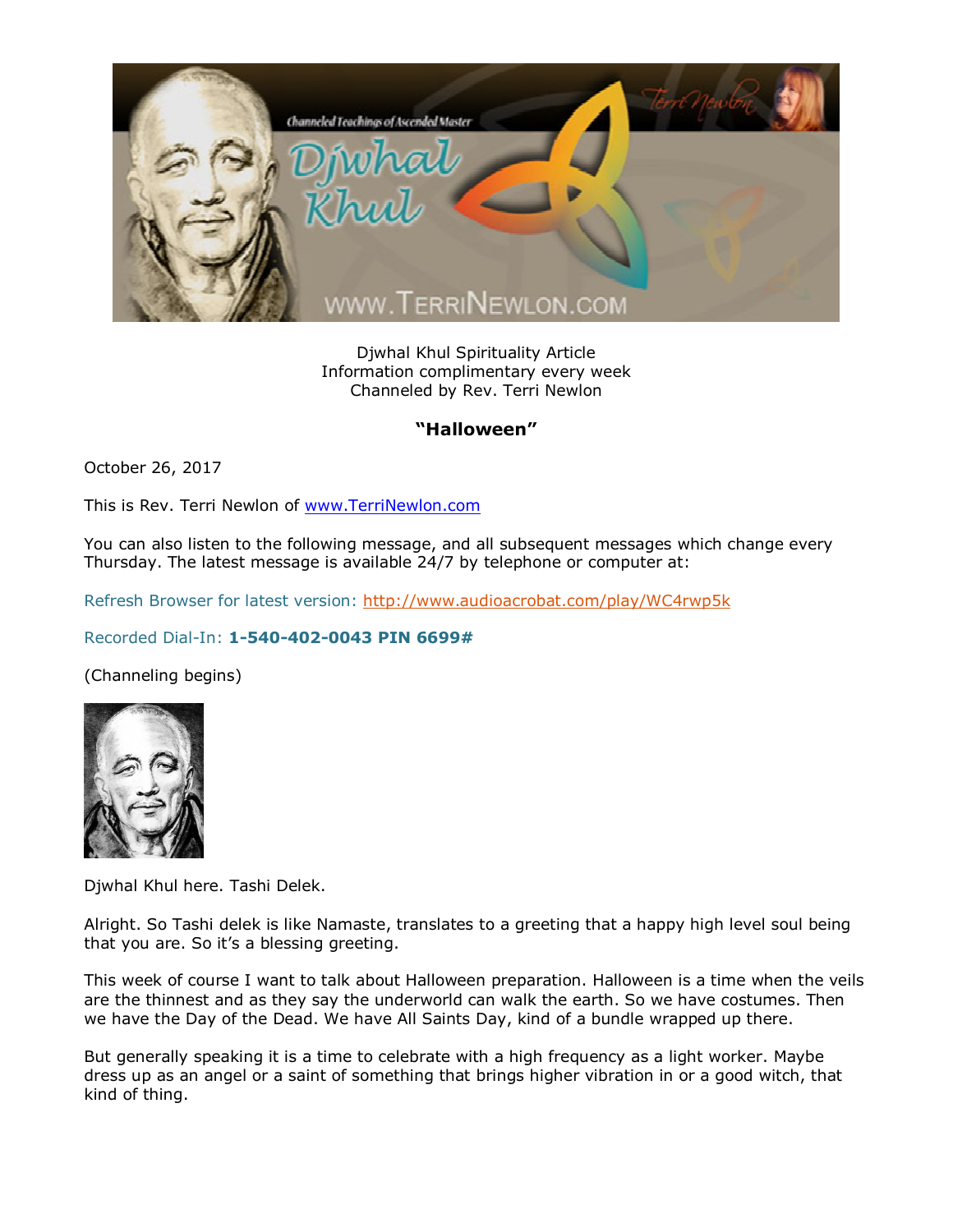In terms of the underworld surfacing, the children tend to be able to see some of the scarier spirits and thus we work on the inner planes to protect children, those who are not physically well enough to have a strong aura of protection above them and then for those who are really psychic and wide open, you also want to put a protection around the aura.

So the shape I recommend the most is an egg shape and you see it well beneath the feet to well above the head so if you stretch your arms way up above your head you could not quite touch the top of the egg. And then I want the egg filled with pretty bright light, like golden white, or rainbow, it could be any color, maybe even a bright blue, any color that seems to serve you.

And then the outside of your egg, you want it painted in a way that cloaks it like a flat black or it could be shiny, like shiny chrome or something like a mirror finish. And then you can put these protections around children, sensitive animals, the sickly, the elderly etc. as well as your own auric field.

Alright Dear Ones. As always thank you and my love to you.

## *Djwhal Khul*

Channeled by Rev. Terri Newlon [www.TerriNewlon.com](http://www.terrinewlon.com/)

Follow Djwhal Khul on Twitter! <http://twitter.com/DKupdate>

Join Terri on Facebook <http://www.facebook.com/terri.newlon>

Join our e-newsletter<http://terrinewlon.com/>

Training for Modern Mystics Channeled Teachings for Everyday Spirituality Online Resource for Personal and Spiritual Growth [www.TerriNewlon.com](http://www.terrinewlon.com/)

(Spirituality Article, Transcribed by Micheline Ralet)

About Reverend Terri:

Terri Newlon is a world renowned spiritual teacher and conscious voice channel for Ascended Master Djwhal Khul. Djwhal Khul has worked through numerous channels, including Madam H.P. Blavatsky and Alice A. Bailey, and is well known to spiritual students. His work through Terri began in 1980 when she studied under Janet McClure and The Tibetan Foundation, Inc., and has resulted in an extensive online global support system of practical spiritual teachings.

She is also a gifted health Empath and has trained thousands of mediums and psychics. One of her specialties is instructing other natural sensitives how to turn on and off their abilities so they can live well-balanced lives, without neglecting their own physical, emotional, mental and spiritual requirements.

Terri is a workshop leader, holistic consultant, public speaker, radio and TV guest.

Disclaimer:

Rev. Terri Newlon does not guarantee the accuracy of her insights and is in no way responsible for the interpretation of this material. The recipient is 100% responsible for any action taken based on their interpretation of the insights presented in any channeled material. Channeled material presented through Rev. Terri is in no way meant to replace sound economical, political, medical, legal or any other advice and does not provide prophecy, or guaranteed accuracy on future predictions. The information is meant as a guideline only and to help Humanity better reflect upon themselves, where they have been, where they are now and where they potentially may be going.